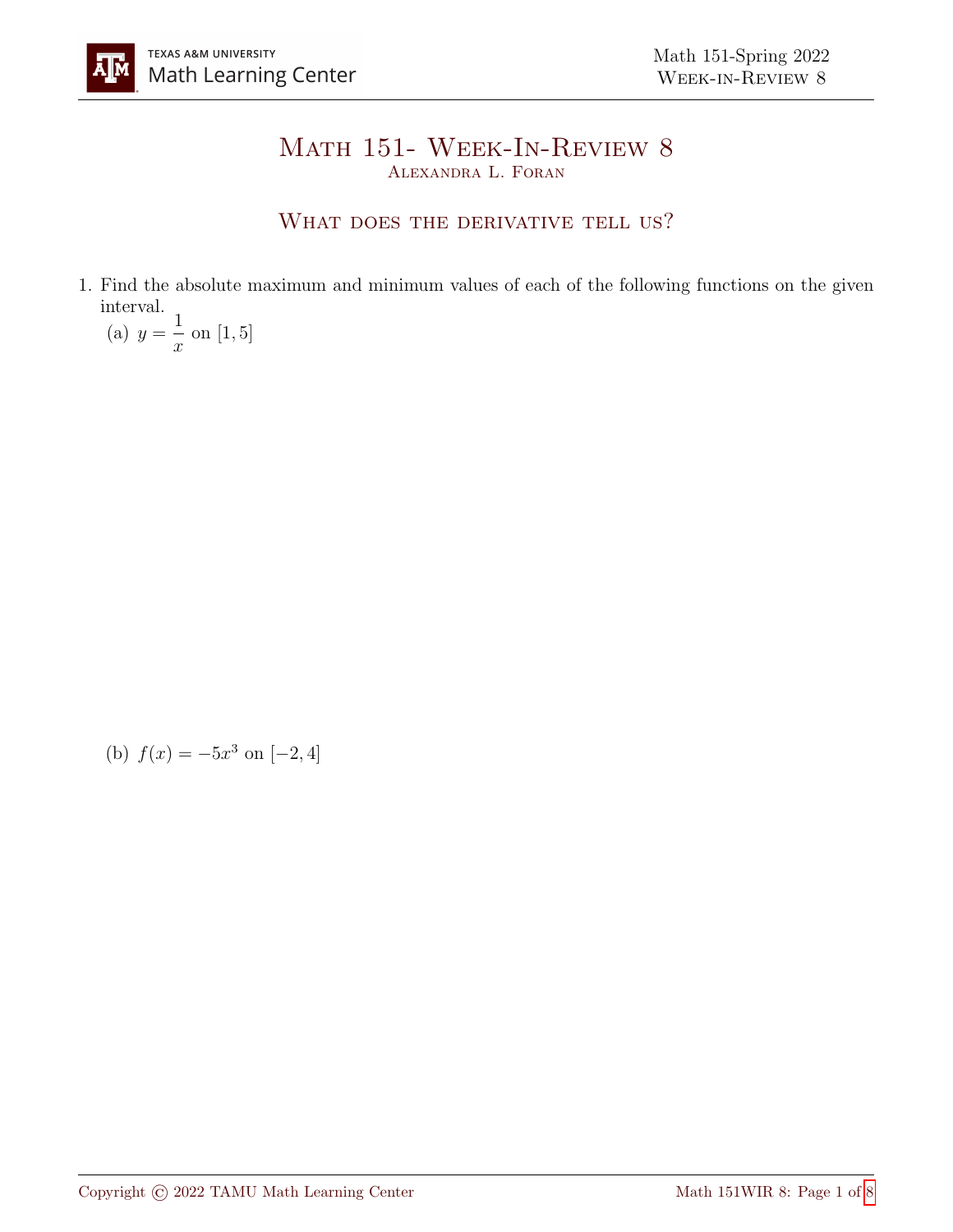

(c) 
$$
g(x) = \begin{cases} x+5 & -4 < x \le -1 \\ 3-x^2 & -1 < x < 3 \\ 5-x & 3 \le x < 4 \end{cases}
$$

(d)  $h(x) = x^2 e^{-x}$  on [0, 4]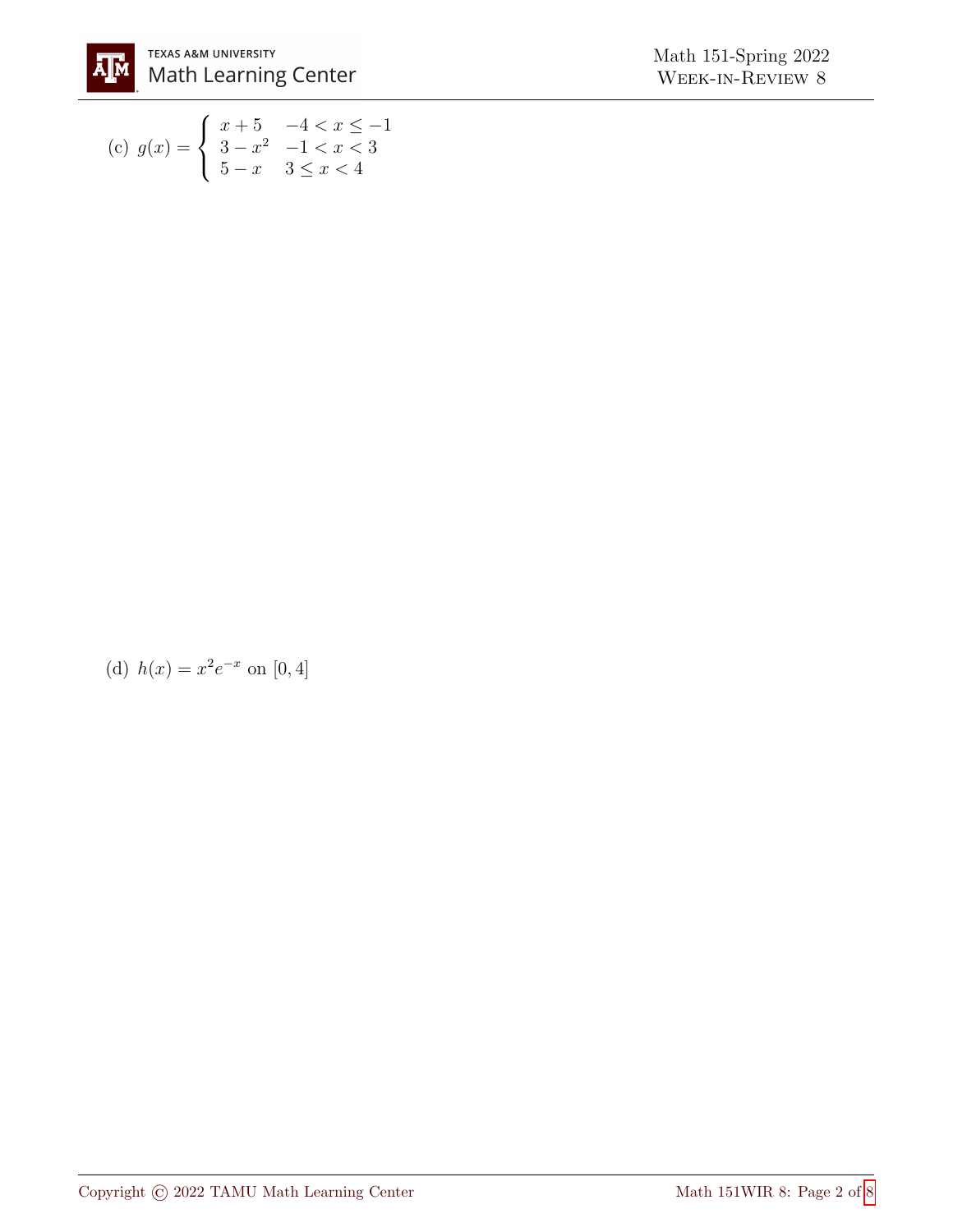

2. Find the critical values of the following functions.

(a) 
$$
f(x) = \frac{7-x}{x+1}
$$

(b)  $g(x) = (x^3 - 12x)^{1/3}$ 

3. Classify the local extrema of  $f(x)$  given  $f'(x) = (x-3)^5(x+1)(x+7)^8$ .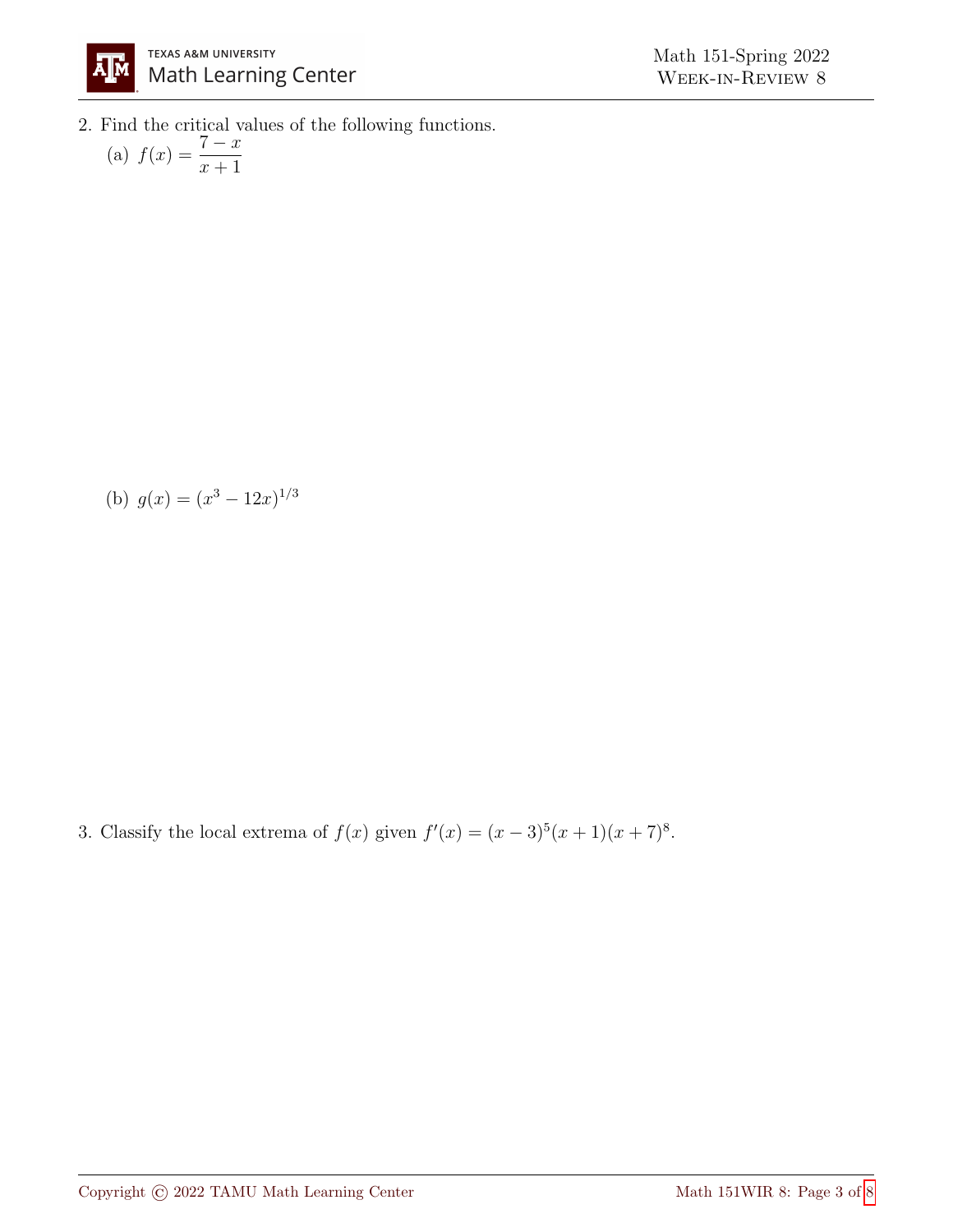4. Given the graph of  $f'(x)$  below find the given intervals/values.



(a) Intervals where  $f(x)$  is increasing

- (b) Intervals where  $f(x)$  is decreasing
- (c) x-values of any local maxima
- (d)  $x$ -values of any local minima
- (e) Intervals where  $f(x)$  is concave up
- (f) Intervals where  $f(x)$  is concave down
- $(g)$  x-values of any points of inflection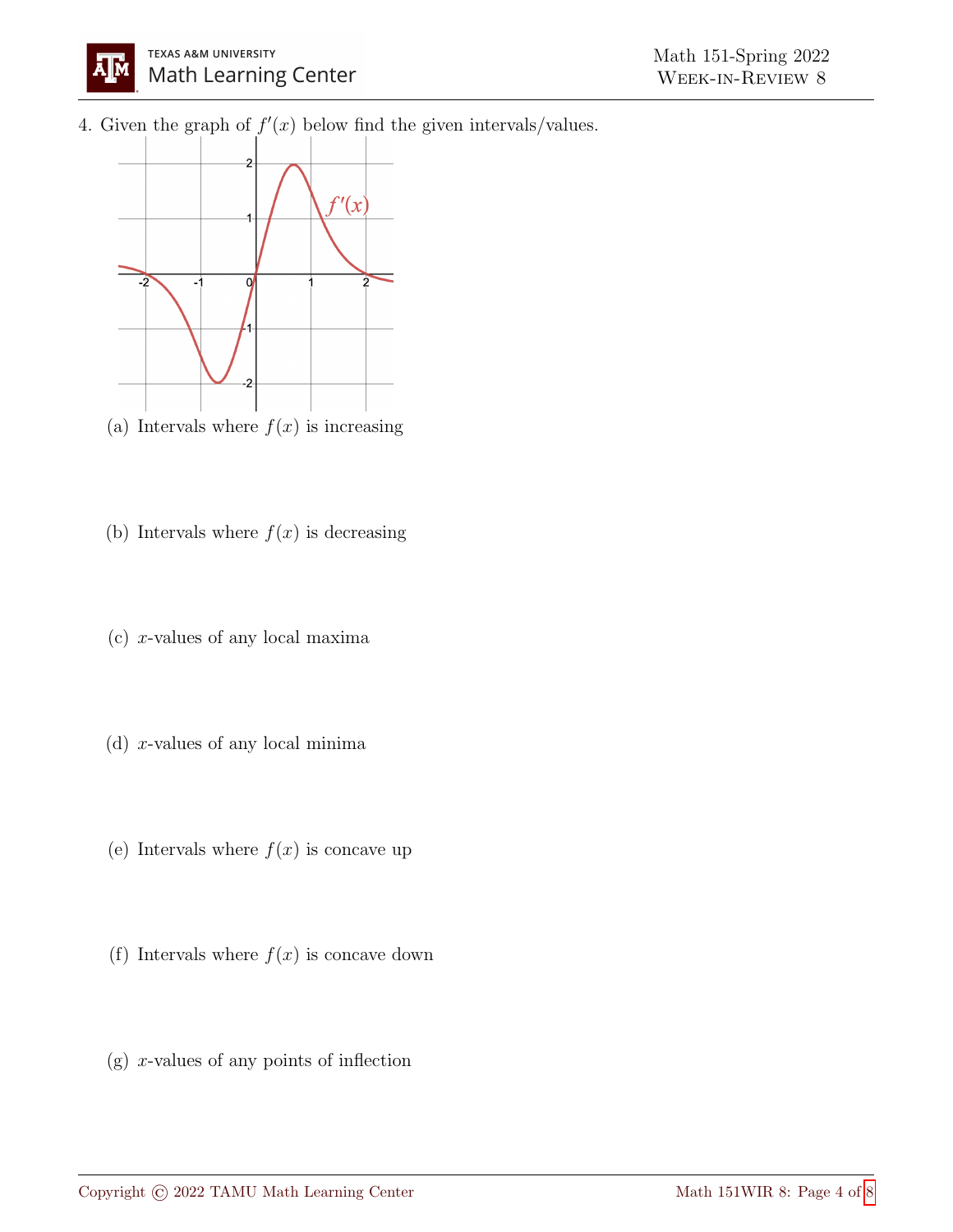5. Give the x-value of the inflection points of  $f$  for each part.



- (b) The above curve is the graph of  $f'$ .
- (c) The above curve is the graph of  $f''$ .
- 6. Sketch a graph of a continuous function where  $x = -1$  is a critical number, but the function has no local extrema.

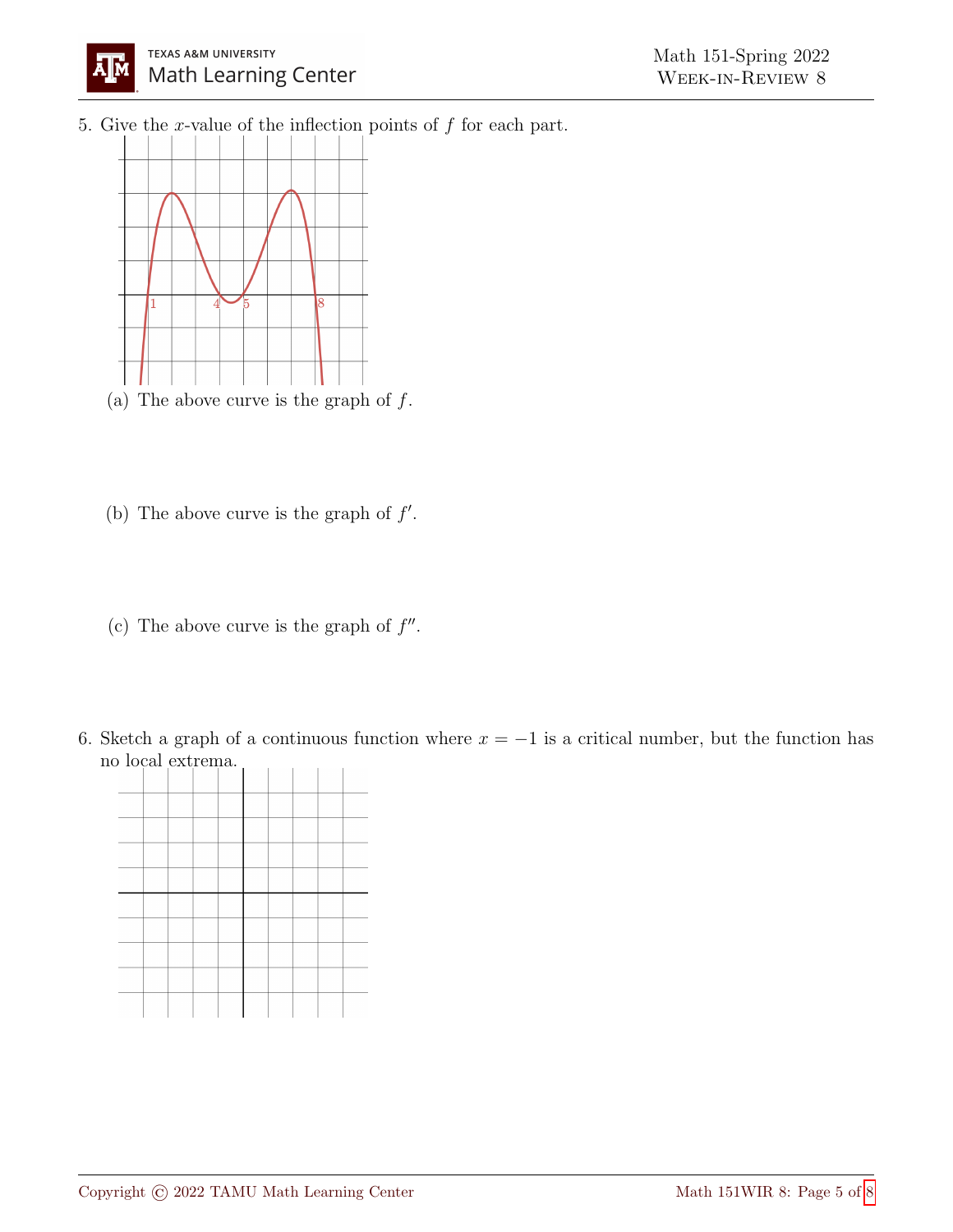

7. Sketch a graph of a continuous function where  $x = -1$  is a local minimum and the function is not differentiable at  $x = 3$ .



8. If  $f'(x) = x(4x-1)^{2/3}$ , find where the function is concave up. Are there any points of inflection?

9. If  $f(x) = x^2 \ln \left( \frac{x}{4} \right)$ 4 , find where the function is concave up. Are there any points of inflection?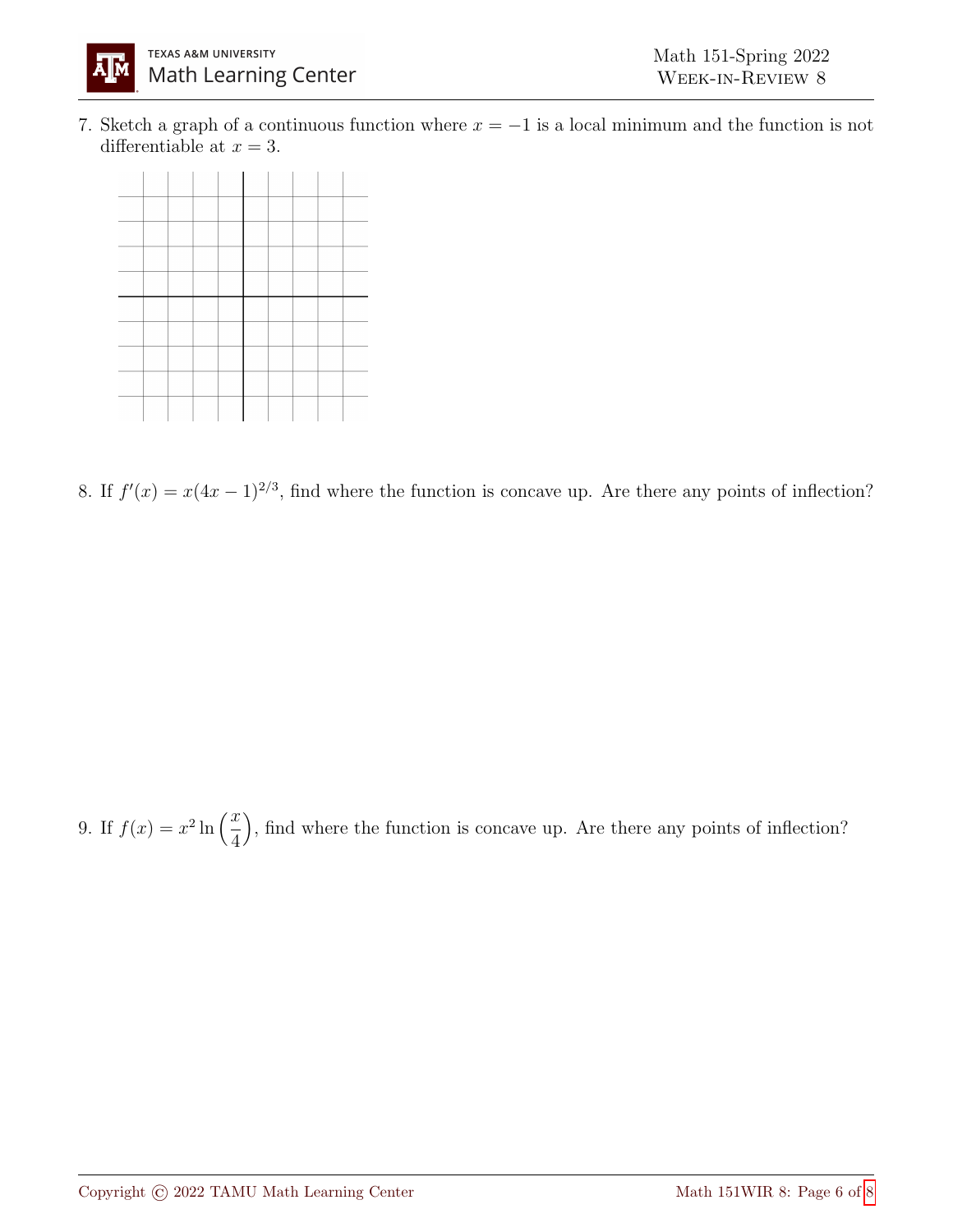

2

10. Does  $f(x) = x \sin x + \cos x$  satisfies the Mean Value Theorem on  $[0, 2\pi]$ , and find all c that satisfies the conclusion of the Mean Value Theorem.

11. Find the given limits.  $\arccos(x)-\frac{\pi}{2}$ 

(a) 
$$
\lim_{x \to 0} \frac{\arccos(x)}{3x}
$$

(b)  $\lim_{x \to \infty} x^3 e^{-x^3}$